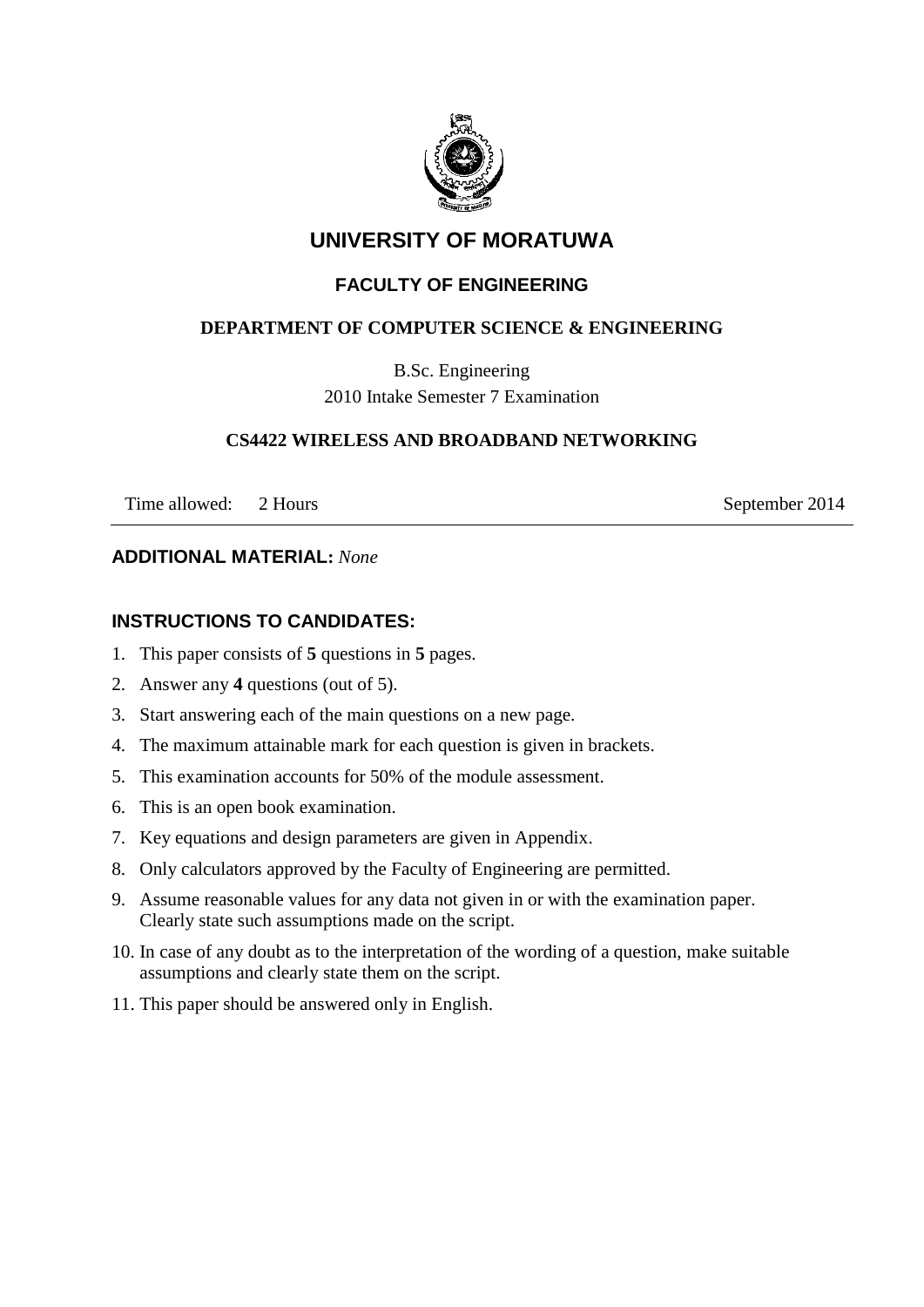#### **Question 1 (25 marks)**

- (i) While reflection of wireless signals is usually considered as problematic, several wireless technologies consider reflection as a benefit. Using suitable examples explain how reflection can become an advantage in one wireless technology while it becomes a disadvantage in another. [6] **becomes** a disadvantage in another.
- (ii) International Space Station (ISS) is positioned 400 km from the surface of the Earth. It uses a telephone system similar to satellite telephone. It transmits a 1.6 GHz wireless signal with a transmit power of 2 W. The transmitting antenna gain is 10 dB and receiver antenna gain is 3 dB.
	- a) Find the received power for the link from the ISS to a satellite phone on ISScontrol-station on Earth. [6]
	- b) What is the Signal to Noise Ratio (SNR), if the receiver antenna temperature is 290 K and receiver bandwidth is 31.5 KHz? [4]
	- c) Is the SNR sufficient to operate the satellite phone at an acceptable voice quality? Briefly explain. [3] [3]
	- d) What type of an antenna would you recommend for the satellite phone on ISScontrol-station on Earth? Briefly explain. [3]
	- e) As the ISS is relatively close to the surface of the Earth, it rotates much faster than the surface of the Earth. Hence, a call cannot be directly connected to the same ISS-control-station for a long time. Would you recommend soft handoff or hard handoff when transferring a connection from one station to another? Briefly explain. [3]

#### **Question 2 (25 marks)**

A large department store (i.e., retail establishment with a building selling verity of items such as clothing, housewares, furniture, etc.) is interested in using electronic price tags. Each electronic price tag includes an LCD display, a microcontroller, and a radio receiver. These price tags enable the store to dynamically change the prices of products in a fraction of a second, while offering various discounts that are specific to a given day and a time.

Suppose a stationary transmitter is used to send the prices to respective electronic tags. The frequency of the transmitter is 914 MHz and the transmission power is 6.3 mW. Gains of both the transmitting and receiving antennas are 1.

- (i) What wireless technology would you recommend for communicating with electronic tags? Justify your recommendation. [4]
- (ii) What type of a network topology would you recommend for connecting the electronic tags and stationary transmitter? Justify your recommendation. [4]
- (iii) List 4 wireless network related security issues that might arise in the proposed network. [4]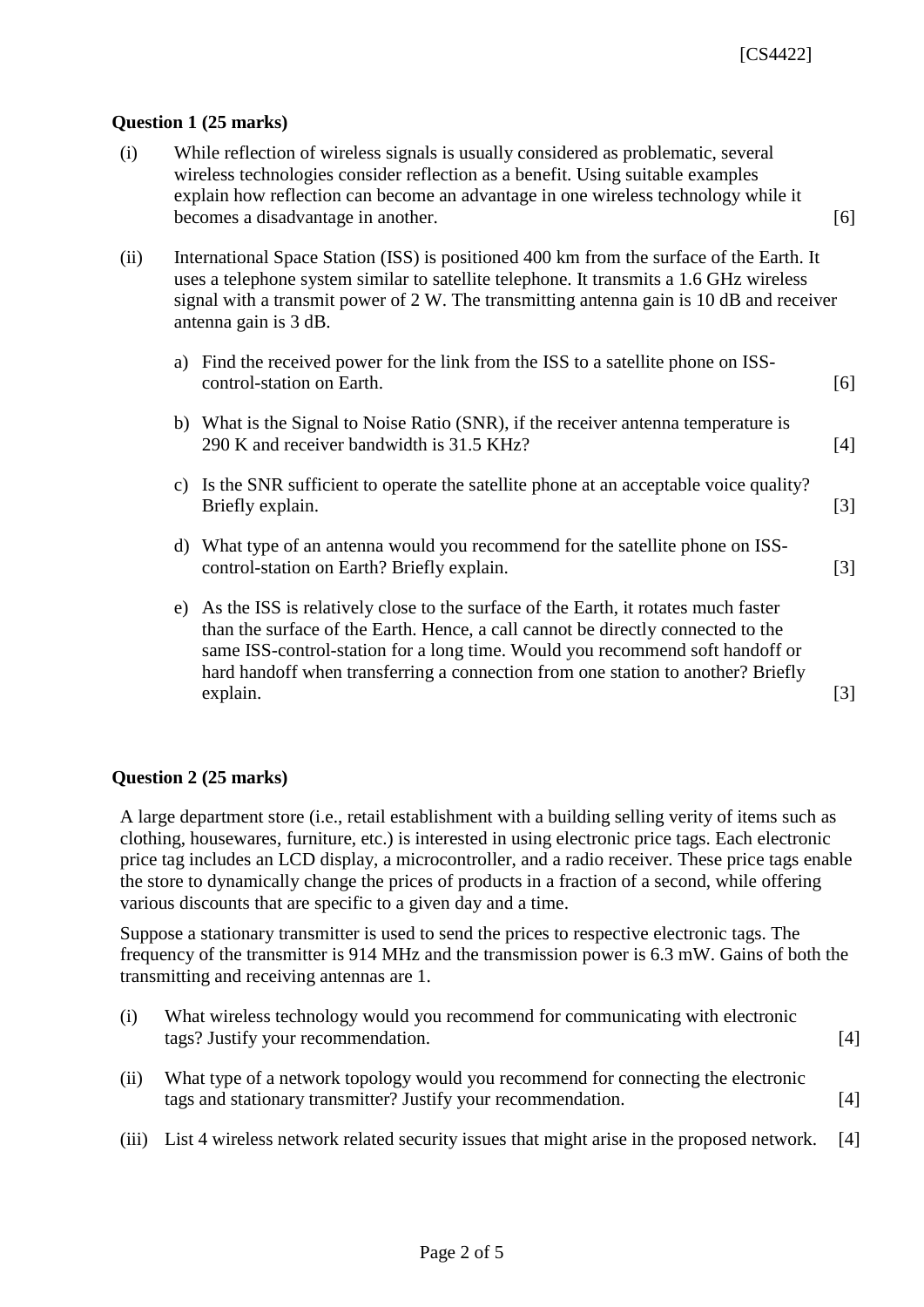|  | (iv) Briefly discuss what other factors you have to consider while developing this solution? [4] |  |  |  |
|--|--------------------------------------------------------------------------------------------------|--|--|--|
|  |                                                                                                  |  |  |  |

- (v) What is the received power at 10 m? [4]
- (vi) Can the signals be received at an acceptable quality at a distance of 75 m? Assume the sensitivity level of the proposed receiver is -90 dBmW.

Hint: Based on empirical evidence, it has been found that it is more reasonable to model the received power in an indoor environment as a log-distance path-loss model. Assume the reference distance is  $10 \text{ m}$ . [5]

#### **Question 3 (25 marks)**

Mobile social networking is a form of social networking where users with similar interests converse and connect with one another through their mobile devices (e.g., smart phones and tablets). One such application is the sharing of "hot deals" and customer feedback within a large shopping mall with many shops. Customers can use such a network to share good bargains, e.g., discounted items and items on sale, with friends and other potential customers. They can also share their ratings about a particular product or a shop. Shop owners can also use the same network to advertise about the products that are on sale.

| (i)   | Would you recommend an infrastructure-based network or infrastructure-less network<br>to build such a mobile social network? Explain.                                           | $\lceil 3 \rceil$ |
|-------|---------------------------------------------------------------------------------------------------------------------------------------------------------------------------------|-------------------|
| (ii)  | What wireless technology (e.g., Bluetooth, ZigBee, WiFi, 3G, 4G, etc.) would you<br>recommend to create this mobile social network? Justify your recommendation.                | [4]               |
| (iii) | What type of a network topology would you recommend for this network? Justify<br>your recommendation.                                                                           | [4]               |
| (iv)  | What type of a message routing scheme would you recommend? Justify your<br>recommendation.                                                                                      | [4]               |
| (v)   | Design a suitable message format to share information about various types of<br>messages. For example, there will be at least messages about discounts and customer<br>ratings. | [10]              |

#### **Question 4 (25 marks)**

| (i)   | In practice IEEE 802.11b (i.e., Direct Sequence Spread Spectrum (DSSS) based WiFi)<br>technology can use only channels 1, 6, and 11 simultaneously. Using a suitable diagram<br>explain why other channels cannot be used simultaneously. |     |
|-------|-------------------------------------------------------------------------------------------------------------------------------------------------------------------------------------------------------------------------------------------|-----|
| (ii)  | "Evolved High-Speed Packet Access (HSPA+) is a better alternative than 4G Long<br>Term Evolution (LTE)". Do you agree or disagree with this statement? Briefly explain.                                                                   | [4] |
| (iii) | What are the major features of Digital Subscriber Line (DSL) technology?                                                                                                                                                                  | [4] |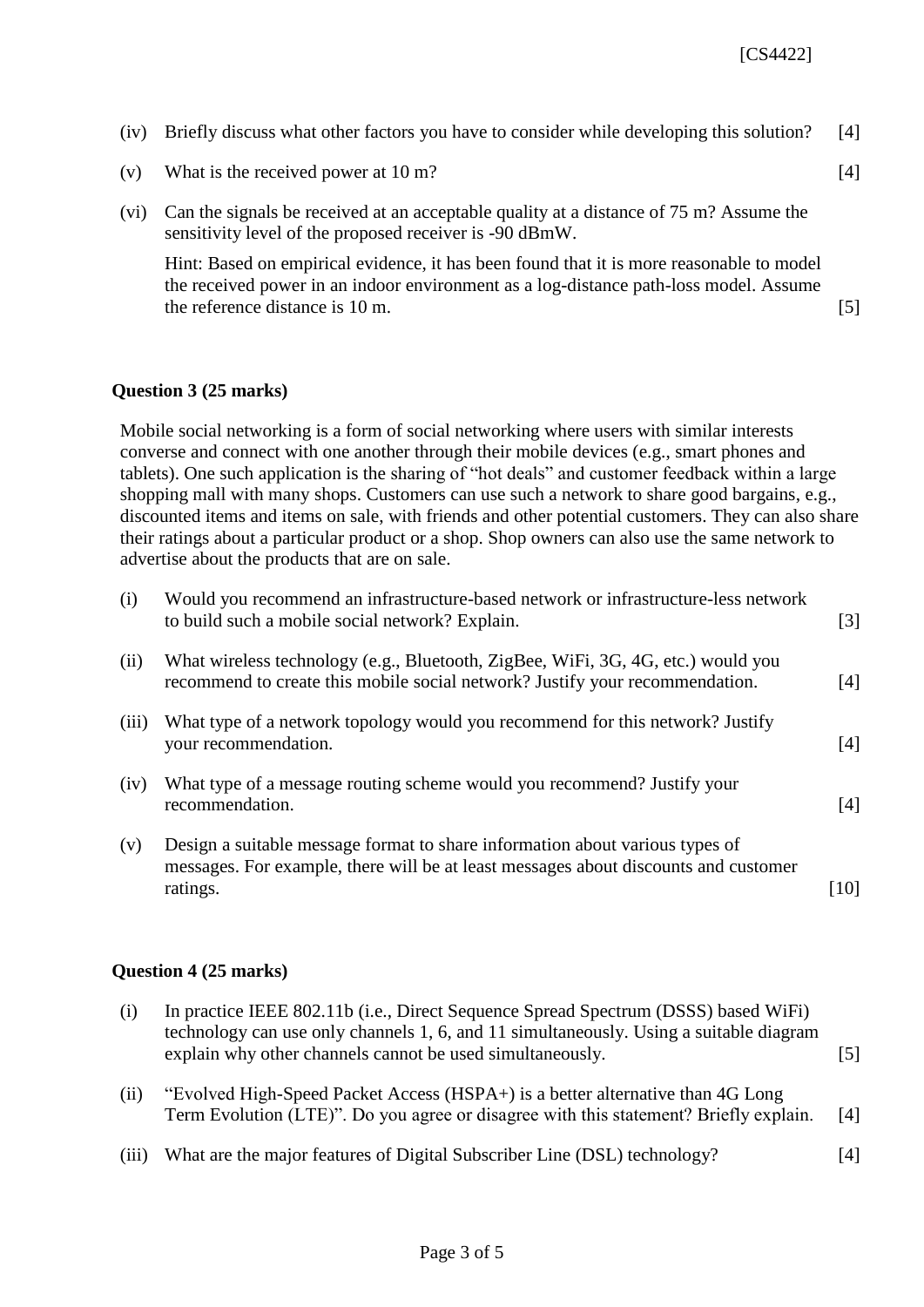(iv) Recommend with justification a suitable wired/wireless broadband technology for each of the following cases:

| a) To provide Internet access to a house on top of a tall mountain.                                                                                      | [4] |
|----------------------------------------------------------------------------------------------------------------------------------------------------------|-----|
| b) To provide Internet access to a cargo ship that travels from Europe to Australia.                                                                     | [4] |
| c) To provide Triple-Play (i.e., voice, data, and TV) access to a home office (i.e., a<br>small business that runs from home) in an urban neighbourhood. | [4] |

#### **Question 5 (25 marks)**

| (i) | "Guaranteed Time Slots in the IEEE 802.15.4 standard allows contention free   |     |
|-----|-------------------------------------------------------------------------------|-----|
|     | communication between devices". Do you agree or disagree with this statement? |     |
|     | Briefly explain.                                                              | [4] |

- (ii) "4G networks are more vulnerable to external and internal attacks than 3G networks". Do you agree or disagree with this statement? Explain in detail. [6]
- (iii) Among many applications of Inter-Vehicle Communication, safety applications are the most popular. One such safety application is to inform the cars/drivers that the car in front of them is applying the brakes. This can be achieved by sending a message from the car that applies braking to all the cars behind it. This message may indicate the location of the car and intensity of breaking, e.g., slow breaking vs. rapid breaking. When such a message is received, cars behind can automatically apply brakes with a suitable force/intensity. How much of a break force to apply can be determined by the gap between the two cars, current speed, and intensity of the brake applied by the car in front of them.

| a) Briefly explain 3 challenges you may have to overcome while developing such a |  |
|----------------------------------------------------------------------------------|--|
| solution?                                                                        |  |

- b) Briefly explain how each of the challenges you mentioned in part (a) can be overcome with existing technologies. [6]
- c) Explain why Data-Centric Routing is more suitable for this solution than TCP/IP. [3]